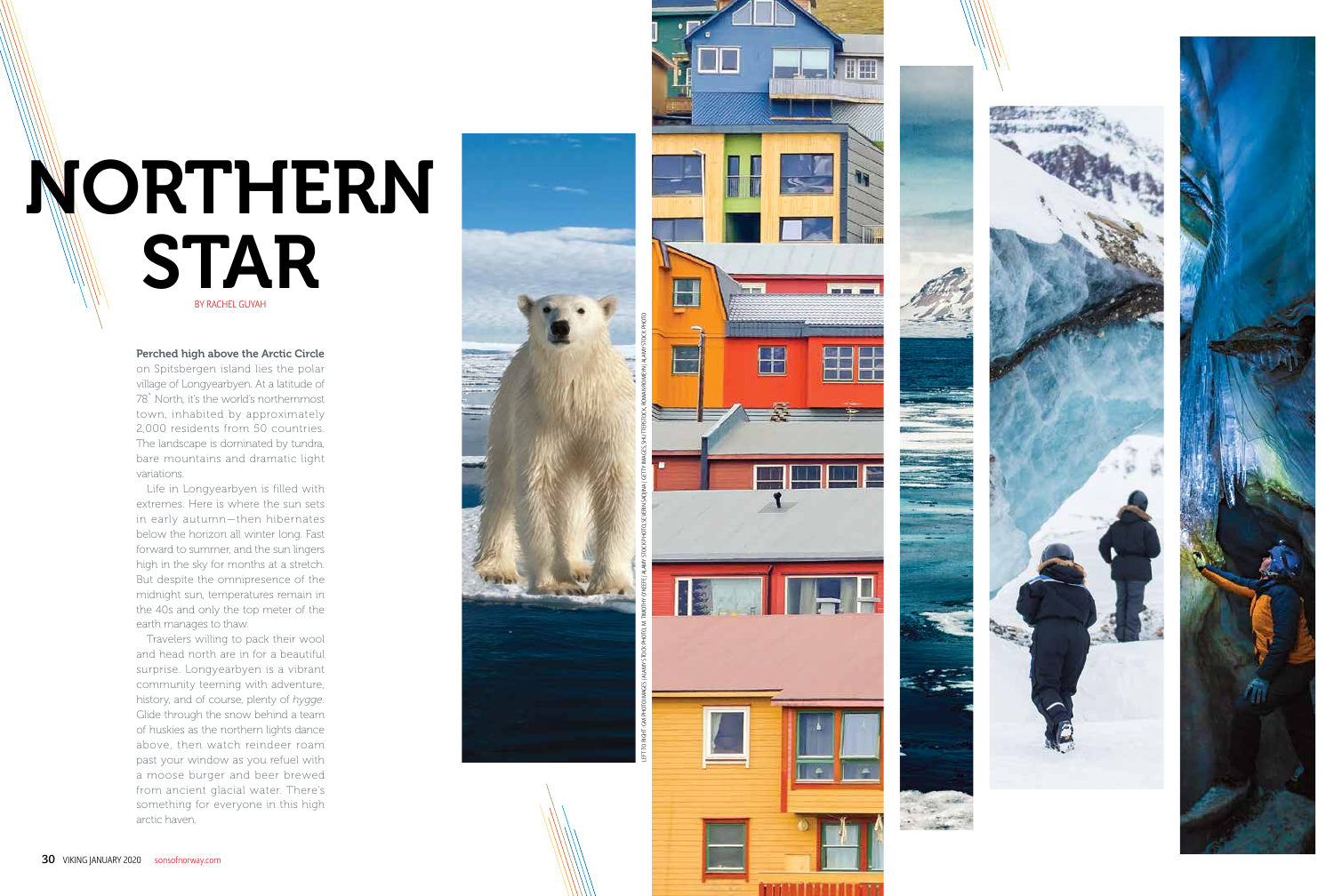## CHASE THE NORTHERN LIGHTS

There is one big, brilliant perk to enduring months of total darkness: the chance to spot the northern lights at any time of day. In fact, Longyearbyen is the only inhabited place in the world to see this fascinating phenomenon during the day. Spotting the streaks of emerald, pink and violet as they ripple across the sky is truly a treat—a must for anyone visiting the village. The best time to view the lights is between late September and mid-March in the evening or early morning. For an extra exciting way to chase the northern lights, book an outdoor dogsledding or snowshoeing tour.



## EXPLORE THE ARCTIC WILDERNESS

Whether your idea of adventure is mellow or wild, you can enjoy the beauty of the high arctic wilderness. Bold travelers can hike along glaciers, summit snow-capped mountains, or strap on a helmet and headlamp and venture deep into ice caves (some tours combine several of these).

Dogsledding is popular in Longyearbyen, and for good reason: Gliding across miles of snow behind a team of huskies—where the only noise is the soft sound of their paws sinking into fresh powder—is a wonderful way to experience the landscape. Both leisurely half-day trips and multi-day excursions are available.

> **Svalbard Museum offers** visitors a journey through different historical periods on the archipelago, including an exhibit on geology and

Shutterbugs should pack a camera and book a wildlife photo safari with an experienced nature photographer—where you'll get an opportunity to (hopefully) snap photos of white arctic foxes, reindeer and migratory birds.

Snowmobiles are abundant in and around town, and are a fun way to cover the tundra's territory. Never driven one before? No worries—easy halfday tours over flat terrain are available.

If you visit in the summer, make the most of the midnight sun by heading out to sea on a cruise ship, boat or kayak. Enjoy a quiet evening paddle along the fjord or book a walrus- and whale-watching cruise that glides along the glacial coast.





# DISCOVER LONGYEARBYEN'S MINING HISTORY

Longyearbyen was founded in 1906 after an American businessman, John Munro Longyear, established the Arctic Coal Company, later bought by Store Norske Spitsbergen Kulkompani. For decades, coal was mined from the mountains and dominated town life. While only one mine remains open today, there are many ways to dig deeper into the town's mining roots.

in 1996, but you can strap on a headlamp and helmet and crawl back in time with an organized tour of this low-drifted mine. Gallery Svalbard has a collection of payment coupons—"money" custom-printed by mining companies for use by workers in Svalbard. For a relaxed and affordable place to stay, check out the Coal Miners' Cabins at the upper part of Longyear valley. The former two-story barracks have been converted into cozy rooms that sleep up to four people.

mining. Coal Mine 3 closed



### Svalbard Tour Operators Green Dog

*greendog.no*

Svalbard Husky *svalbardhusky.no* See & Explore

*seeandexplore.no* Svalbard Adventures *svalbardadventures.com* Poli Arctici

*poliarctici.com* Better Moments *bettermoments.no*

## Tips for spotting the northern lights

- Visit between late September and mid-March
- Prime viewing time is after dinner (6 p.m. to midnight) or early morning (4 to 8 a.m.)



- 
- Watch for clear skies
- Avoid a full moon, if possible
- Download mobile apps like Aurora Now and My Aurora Forecast, which give auroral forecast updates

CLOCKWISE FROM LEFT: ROWAN ROMEYN / ALAMY STOCK PHOTO, ADRIAN WOJCIK / EYEEM / GETTY IMAGES, ROWAN ROMEYN / ALAMY STOCK PHOTO



LEFT TO RIGHT: CHRISTIAN HOPEWELL / ALAMY STOCK PHOTO, ANA FLAKER / ALAMY STOCK PHOTO